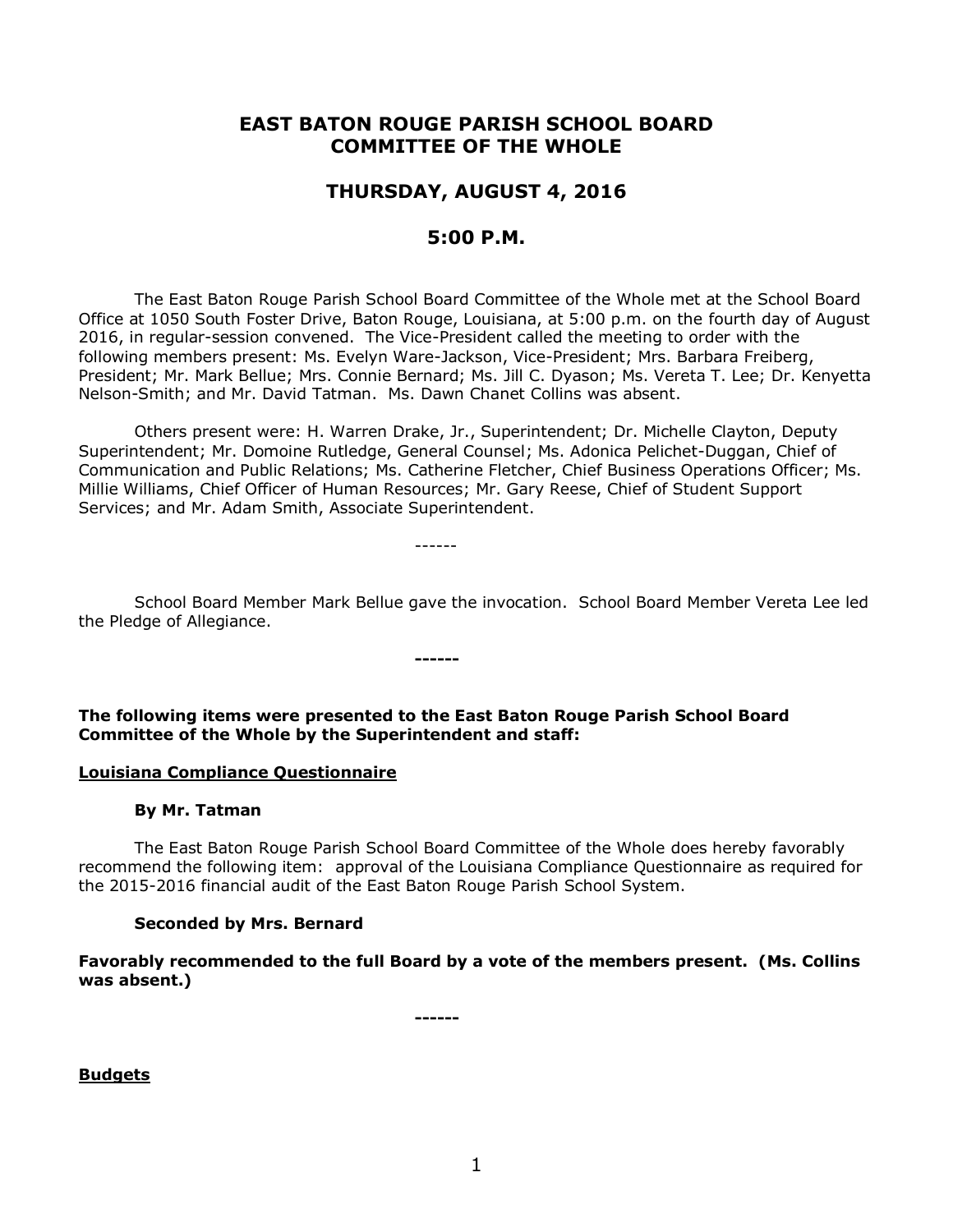### **By President Freiberg**

The East Baton Rouge Parish School Board Committee of the Whole does hereby favorably recommend the following item: approval of the following budgets:

- a) Revised 2015-2016 and Proposed 2016-2017 East Baton Rouge Parish Kick-Off Classic (Football Jamboree).
- b) Revised 2015-2016 and Proposed 2016-2017 Elementary School Summer Opportunity for Academic Remediation (SOAR).
- c) Revised 2015-2016 and Proposed 2016-2017 Middle School Summer School.
- d) Revised 2015-2016 and Proposed 2016-2017 High School Summer School.

**------**

e) Proposed 2016-2017 Cecil J. Picard LA 4/TANF State and Federal.

### **Seconded by Ms. Lee**

**Favorably recommended to the full Board by a vote of the members present. (Ms. Collins was absent.)**

**Renewal of Employee Benefits Coverage**

# **By Mr. Tatman**

The East Baton Rouge Parish School Board Committee of the Whole does hereby favorably recommend the following item: approval of staff's recommendation to renew the following employee benefits coverage for:

- a) Lincoln Financial Group for Group Basic and Voluntary Life/AD&D, Group Voluntary Short Term Disability, and Group Voluntary Long Term Disability for the period of January 1, 2017, through December 31, 2019.
- b) Optum with United Behavioral Health for the Employee Assistance Program (EAP) for the period of July 1, 2016, through June 30, 2019.

### **Seconded by Mr. Bellue**

### **The vote on the motion was as follows:**

| Yeas: $(7)$                           | Mr. Bellue, Mrs. Bernard, Ms. Dyason, President Freiberg, Dr.<br>Nelson-Smith, Mr. Tatman, and Vice-President Ware-Jackson |
|---------------------------------------|----------------------------------------------------------------------------------------------------------------------------|
| Nays: $(0)$                           | <b>None</b>                                                                                                                |
| Abstained: (0)                        | <b>None</b>                                                                                                                |
| Absent: (1)<br>(Ms. Lee did not vote) | Ms. Collins                                                                                                                |

**The motion was favorably recommended to the full Board.**

**------**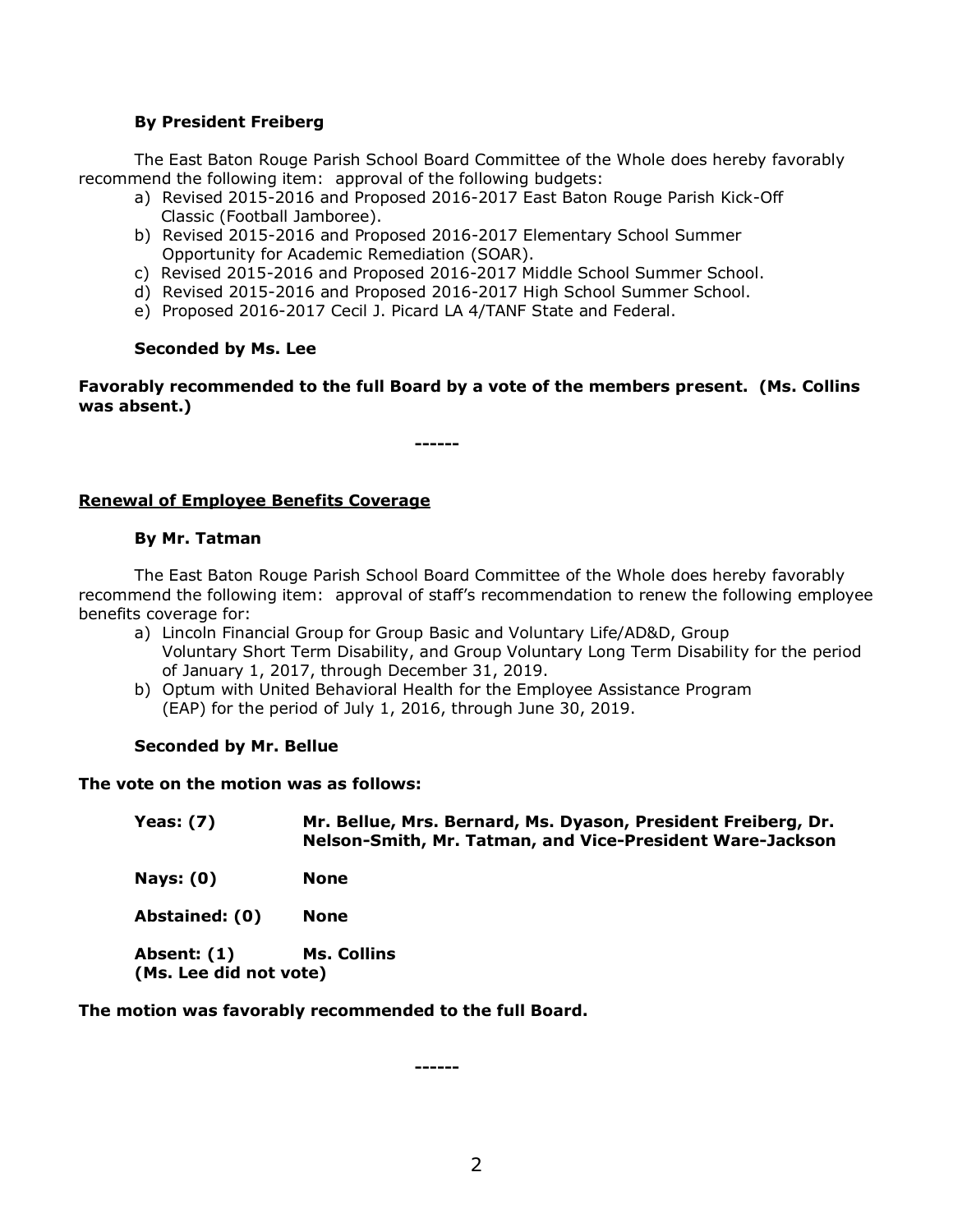# **Professional Services Contracts**

# **By President Freiberg**

The East Baton Rouge Parish School Board Committee of the Whole does hereby favorably recommend the following item: approval of the following professional services contracts between the East Baton Rouge Parish School Board and:

- a) Academic Resources, LLC, in the amount of \$17,229.00 to provide tutoring services to students at Jehovah Jireh Christian Academy for the period of August 22, 2016, through June 30, 2017. (Funding Source: Title I – Non- Public).
- b) Moving Forward N' Education, LLC, in the amount of \$41,674.00 to provide a reading and math tutorial program for Hosanna Christian Academy for the period of August 31, 2016, through June 30, 2017. (Funding Source: Title I –Non-Public).
- c) Superior Educational Consulting, LLC, in the amount of \$11,454.00 to provide coaching/modeling for teachers of Title I students at Angles Academy for the period of August 17, 2016, through June 30, 2017. (Funding Source: Title I-Non Public/Private).

# **Seconded by Mr. Bellue**

# **Favorably recommended to the full Board by a vote of the members present. (Ms. Collins was absent.)**

**-----**

# **Declare Wyandotte as Surplus Property**

### **By Ms. Dyason**

The East Baton Rouge Parish School Board Committee of the Whole does hereby favorably recommend the following item: approval to declare Wyandotte as surplus property.

# **Seconded by Mrs. Bernard**

# **Favorably recommended to the full Board by a vote of the members present. (Ms. Collins was absent.)**

**------**

# **License Agreement with Neighbors Federal Credit Union**

### **By President Freiberg**

The East Baton Rouge Parish School Board Committee of the Whole does hereby favorably recommend the following item: approval of a license agreement between the East Baton Rouge Parish School Board and Neighbors Federal Credit Union, at no cost to the district, to offer mascot debit cards to faculty, staff, and high school students to promote financial literacy and serve as a fundraiser for schools.

### **Seconded by Ms. Bernard**